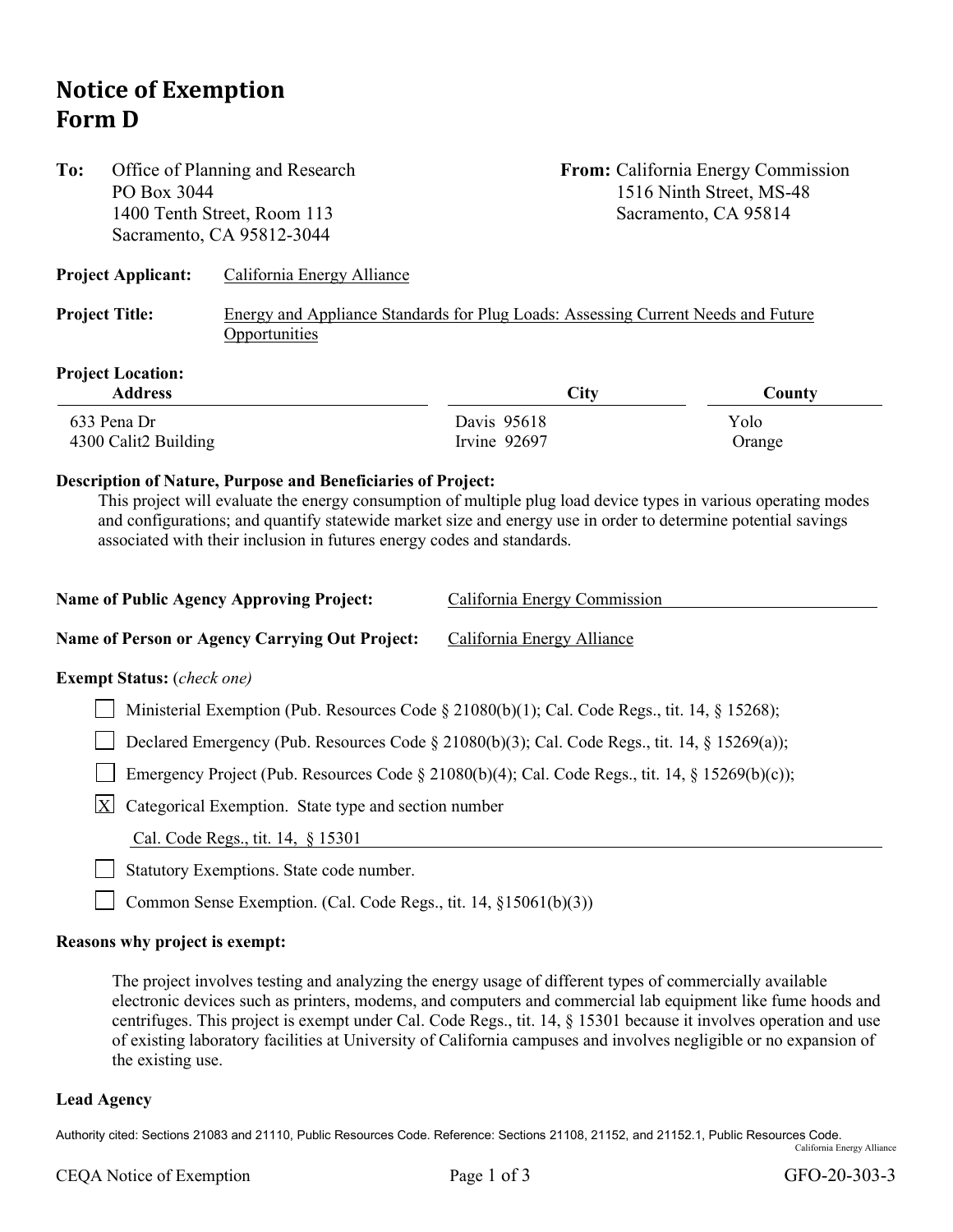Contact Person: Felix Villanueva<br> **Area code/Telephone/Ext:** 916-327-2206

Authority cited: Sections 21083 and 21110, Public Resources Code. Reference: Sections 21108, 21152, and 21152.1, Public Resources Code. California Energy Alliance